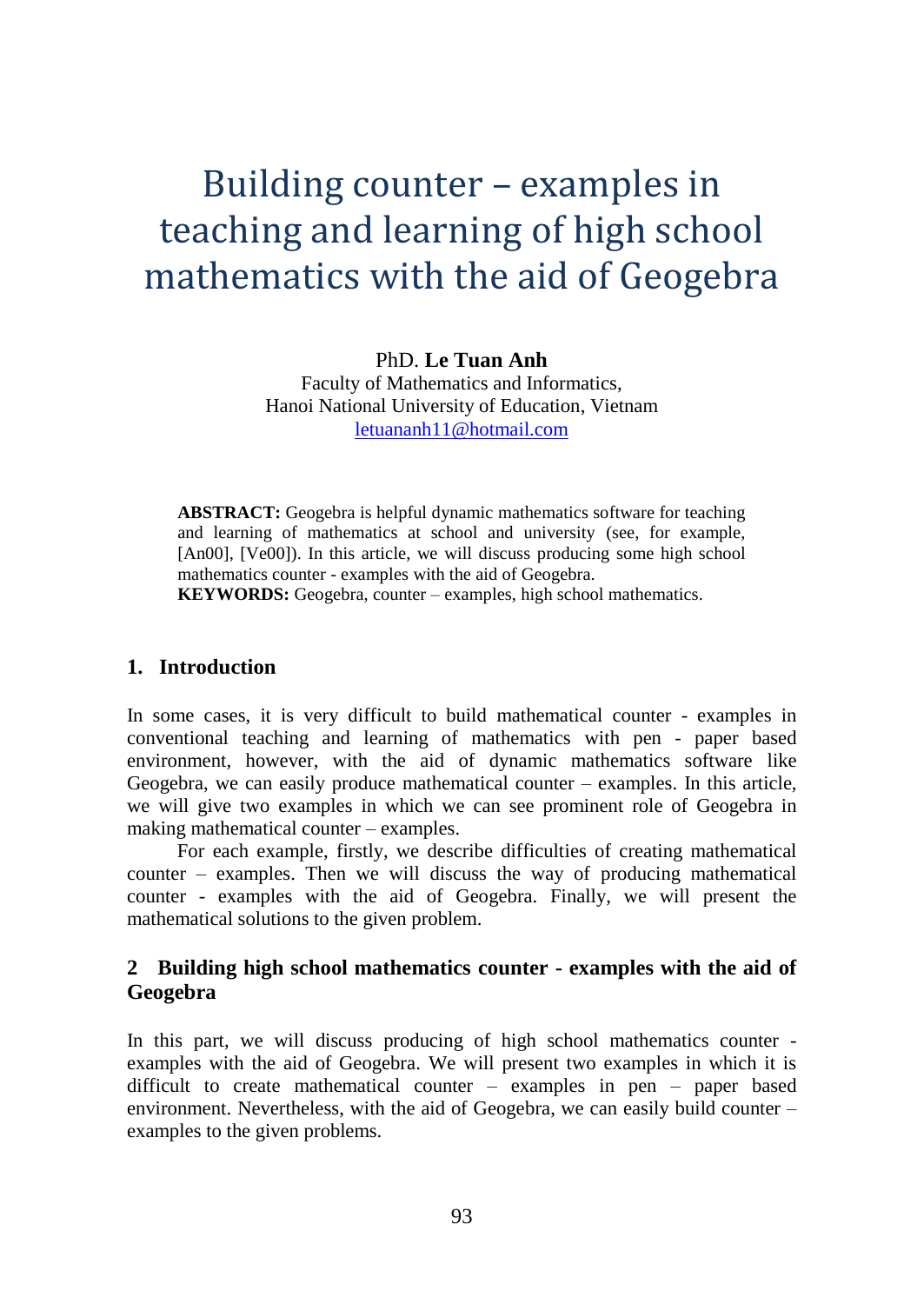*Problem 1.* We are given a circle with the centre *O* and the radius *a (a>0).*  Suppose that *AB* and *CD* are two diameters of the circle, and *AB* is perpendicular to *CD*. *M* and *N* are two points on the segment *DO* and *OC*, respectively such that *OM* = *CN*. The ray *AM* intersects the circle at *P,* different from *A*. Find *M* such that the angle *ANP* is a right angle. [Ng98a]

In the article [Ng98a], its author wrote that when he had tried to draw precisely and largely the figure of the problem, he believed that the angle *ANP* is always a right angle for an arbitrary point *M* on the segment *OD*.

*Building counter – examples with the aid of Geogebra:*

With the aid of Geogebra, it is easy to come up with the conclusion that there are only two positions of *M* (*M* coincides either *O* or *D*) such that the angle *ANP* is a right angle. The following are main commands of Geogebra we used to make counter – examples with the aid of Geogebra (see the Figure below):

- "*Circle with center through point*" *command* to draw an arbitrary circle with center *O* and through point *A*;

- "*Reflect about Point*" *command* (Reflects *A* through *O*) to locate point *B*;

- "*Segment*" command (Creates the segment *AB* between *A* and *B*);

- *"Perpendicular Line" command (*Creates the line through *O* perpendicular to *AB*).

*"Intersect*" *command* (Yields the intersection points *C* and *D* of the circle with the line);

- "*Segment*" *command* (Creates the segment *CD* between *C* and *D*);

- "*Segment*" command (Creates the segment *OD* between *O* and *D*);

- *"Point on object" command* (Returns an arbitrary point *M* on the segment *OD*);

- "*Segment*" *command* (Creates the segment *CO*);

- *"Circle with Center and Radius" command* (Yields a circle with center *C* and radius *OM*);

- *"Intersect*" *command* (Yields the intersection points of the circle with center *C* and radius *OM* with the segment *CO*);

- *"Intersect" command* (Yields the intersection point *P* of the ray *AM* and the circle with center *O*);

- *"Angle" command* (measures the angle *ANP*).

If necessary, we use "*Rename*" *command*, "*Show Object*" *command*, *"Show Label" command* and so on.

When we drag *M* from *O* to *D*, we can see visually the measure of the angle *ANP*. From this visualization, we observe that in general, the angle *ANP is not a right angle* (except for two positions of *M*)*.*

We can use "*Spreadsheet"* in Geogebra to put measure of the angle *ANP* in to the Spreadsheet.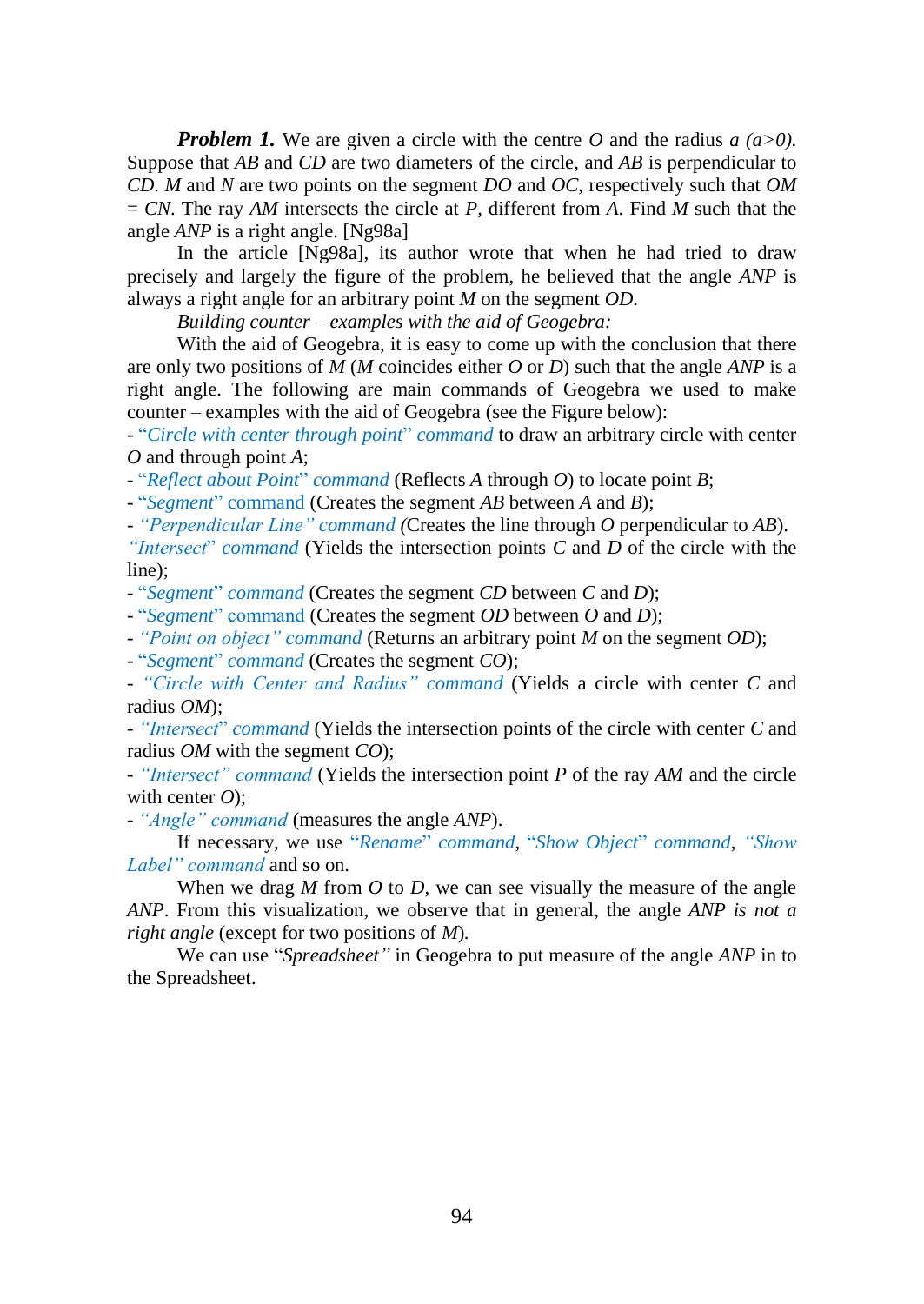

*Mathematical Solutions*: We can use several ways to verify the prediction such that:

- Using coordinate method;
- Using vector method;
- Using indirect proof;

In this article, we briefly present a vector method solution to the problem. We denote the measure of the segment *OM* by  $x (0 \le x \le a)$ .

Then we have 
$$
\overrightarrow{AN} = \overrightarrow{AO} + \frac{a-x}{a} \cdot \overrightarrow{OC}(1)
$$

Since the triangles *AOM* and *APB* are similar, we receive *AM*.*AP* = *AO*.*AB*.

Hence, 
$$
AP = \frac{2a^2}{\sqrt{a^2 - x^2}}
$$
.

We see that  $AM = AO + OM = AO + \frac{\pi}{a} \cdot CO$  $\overrightarrow{AO} + \overrightarrow{2} \cdot \overrightarrow{CO}$ .

Therefore, 
$$
\overrightarrow{AP} = \frac{\overrightarrow{AP}}{\overrightarrow{AM}} \cdot \overrightarrow{AM} = \frac{2a^2}{(a^2 + x^2)} \left( \overrightarrow{AO} + \frac{x}{a} \cdot \overrightarrow{CO} \right)
$$
 (2)

From (1) and (2), we have

$$
\overrightarrow{PN} = \overrightarrow{PA} + \overrightarrow{AN} = -\frac{2a^2}{(a^2 + x^2)} \left( \overrightarrow{AO} + \frac{x}{a} \cdot \overrightarrow{CO} \right) + \overrightarrow{AO} + \frac{a - x}{a} \cdot \overrightarrow{OC}
$$

$$
= \left( 1 - \frac{2a^2}{a^2 + x^2} \right) \cdot \overrightarrow{AO} + \left( a - x - \frac{2a^2x}{a^2 + x^2} \right) \cdot \frac{1}{a} \cdot \overrightarrow{OC}
$$

From the condition  $AN \cdot PN = 0$ , we obtain 2. 12  $(x-a)\cdot x \cdot \frac{(x^2+xa+4a^2)}{(x-a)(x-a^2)} = 0$  $(a^{2}+x^{2})$  $(x-a)\cdot x\cdot \frac{(x^2+xa+4a)}{b}$ *a a x*  $-a) \cdot x \cdot \frac{(x^2 + xa + 4a^2)}{a \cdot (a^2 + x^2)} =$ (note that  $\overrightarrow{AO}^2 = \overrightarrow{OC}^2 = a^2$  and  $\overrightarrow{AO} \cdot \overrightarrow{OC} = 0$ ).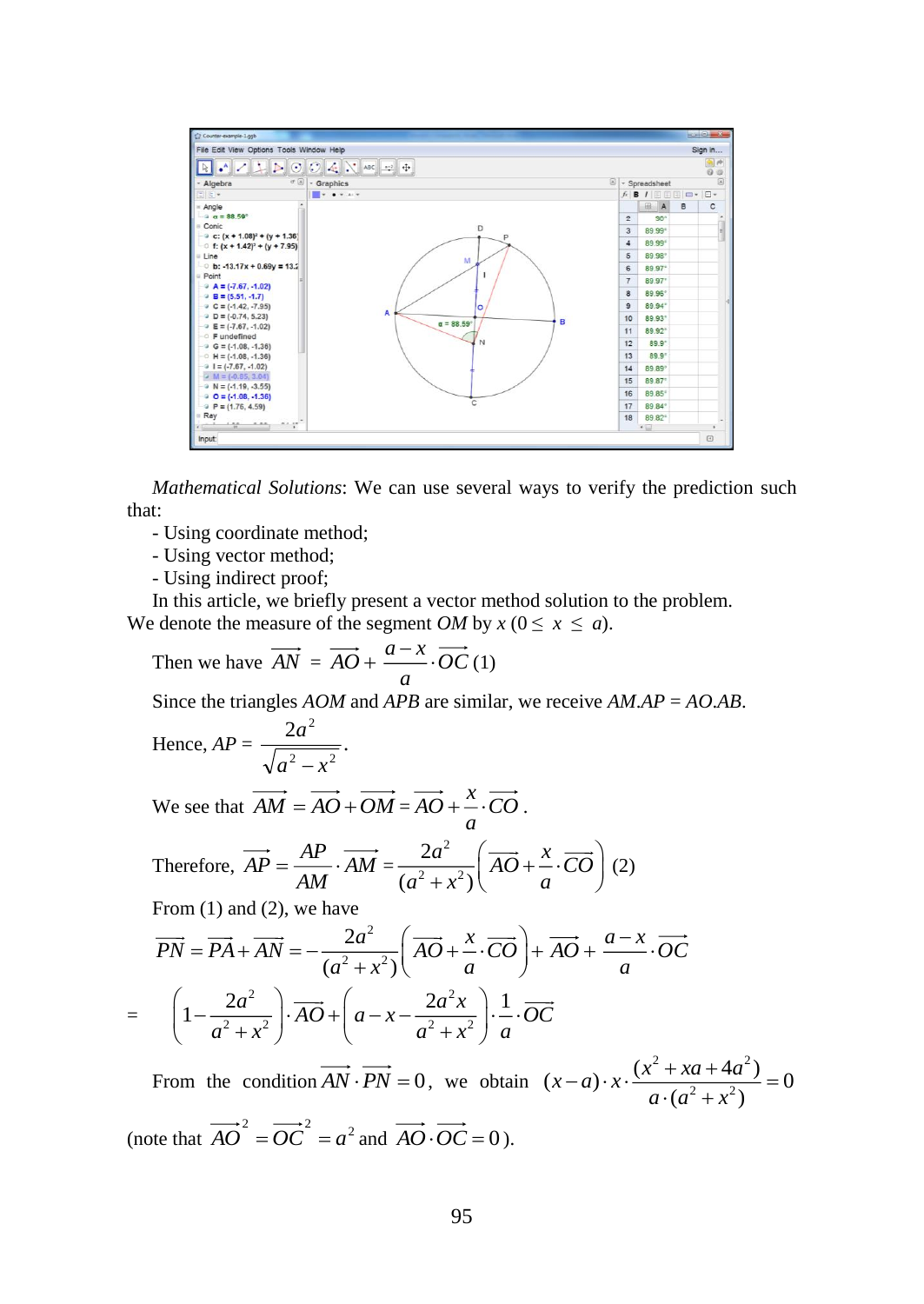Since 2. 12 2 2  $(x^2 + xa + 4a^2)$  $(a^{2}+x^{2})$  $x + xa + 4a$ *a a x*  $+ xa +$  $\frac{1}{x}$   $\frac{1}{x^2 + x^2}$  is positive for all  $a > 0$  and any *x*, we get  $x = 0$  or  $x = 0$ 

*a*.

Consequently, there are two positions of *M* (*M* coincides either *O* or *D*) such that the angle *ANP* is a right angle.

*Related problems:*

Working with Geogebra suggests us the following (complicated) problem:

Assume that *a* as a constant. Let denote *x* the measure of the segment *OM* where  $0 \le x \le a$ . We consider the measure of the angle *ANP* as a function of variable *x*. Determine intervals of increase and decrease and identify extreme values of the function.

*Problem 2.* Let (*C*) be the graph of function  $y = f(x) = x + \frac{1}{x}$ 1 . Find points *M*,

*N* on (*C*) such that the *x* - coordinate of *M* is positive, the *x* - coordinate of *N* is negative, and the measure of segment *MN* is minimum.

The author of [Tu00] shows that high school students usually come up with mistaken prediction that when *M* and *N* are extreme of the function, the measure of the segment *MN* is minimum.

Conventionally, it is very difficult to verify that this prediction is true or false in pen – paper based environment.

*Building counter - examples with the aid of Geogebra:*

With the aid of Geogebra, we can easily produce mathematical counter – examples for the prediction. Here are the commands we use to create counter – example with the aid of the software:

$$
x + \frac{1}{x}
$$

- Using the "*[Input Bar"](http://wiki.geogebra.org/en/Input_Bar)* we directly enter *y* = *<sup>x</sup>*  $x$ . The graph of the function is automatically displayed in the *[Graphics View](http://wiki.geogebra.org/en/Graphics_View)*.

- *"Extremum" command* to indentify the extrema *A* and *B* of the function;

- *"Point on Object" command* to locate points *M* and *N* on the graph;

- "*Distance or Length*" *command* to yield the distance between *A* and *B*;

- "*Distance or Length*" *command* to yield the distance between *M* and *N*;

When we drag the points *M* and *N*, we can recognize that there are the positions of *M*, *N* such that *MN* < AB (See the figure below).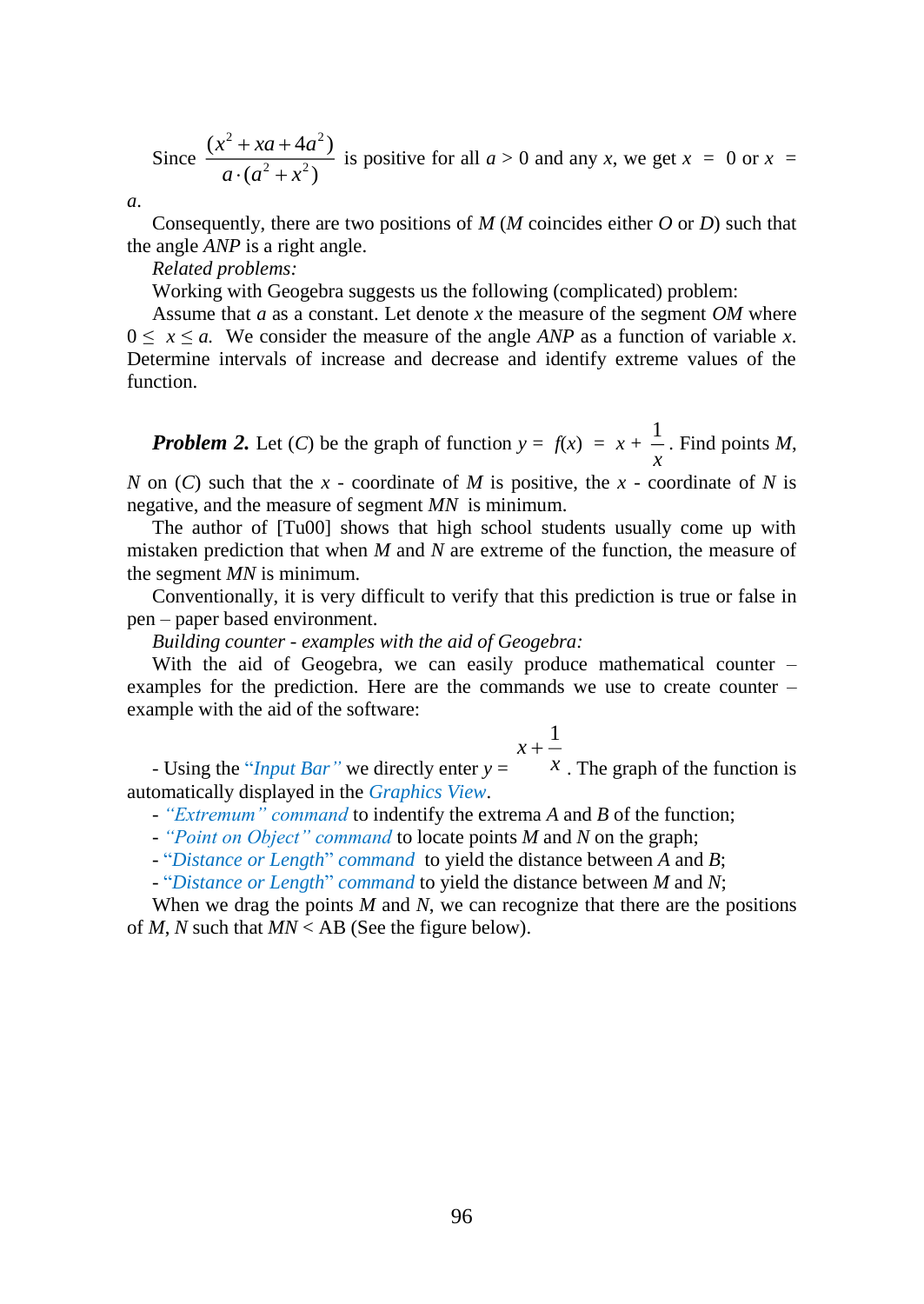

#### *Mathematical solution*:

The solutions to the problem can be found in literature such as [Tu00].

Suppose that the *x* - coordinate of *M* and *N* are *m* and -*n*, respectively where *m*, *n* are positive real numbers.

We have 
$$
MN = \sqrt{[m - (-n)]^2 + \left[ \left( m + \frac{1}{m} \right) - \left( -n + \frac{1}{n} \right) \right]^2}
$$

$$
= \sqrt{(m+n)^2 + \left[ (m+n) + \left( \frac{1}{m} + \frac{1}{n} \right) \right]^2} = \sqrt{(m+n)^2 + (m+n)^2 \cdot \left( 1 + \frac{1}{mn} \right)^2}.
$$

Using the inequality of arithmetic and geometric means inequality, we get  $(m+n)^2 \ge (2\sqrt{mn})^2$ .

Therefore, 
$$
MN \ge \sqrt{4mn \cdot \left(2 + \frac{2}{mn} + \frac{1}{m^2 \cdot n^2}\right)} = \sqrt{8 + 4 \cdot (2mn + \frac{1}{mn})}
$$
.

By the inequality of arithmetic and geometric means inequality, we obtain *mn mn mn*  $2mn + \frac{1}{2} \ge 2 \sqrt{2mn \cdot \frac{1}{2}}$ .

Hence,  $MN \geq \sqrt{8} + 8\sqrt{2}$ .

As a consequence, the minumum of the measure of the segment *MN* is

$$
\sqrt{8+8\sqrt{2}}
$$
 where  $M\left(\sqrt[4]{\frac{1}{2}};\sqrt[4]{\frac{1}{2}}+ \sqrt[4]{2}\right); N\left(-\sqrt[4]{\frac{1}{2}};\sqrt[4]{\frac{1}{2}}- \sqrt[4]{2}\right).$